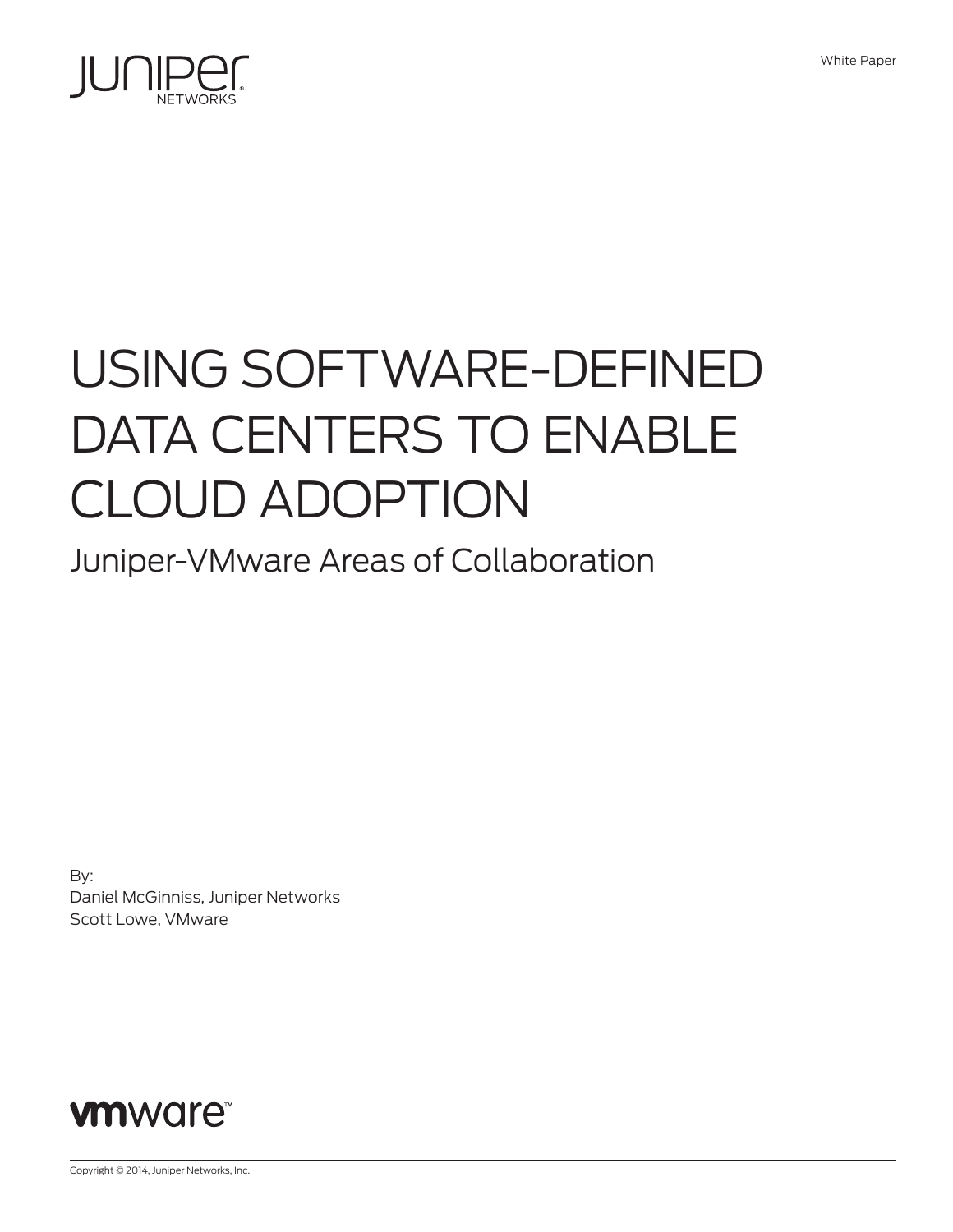# **Table of Contents**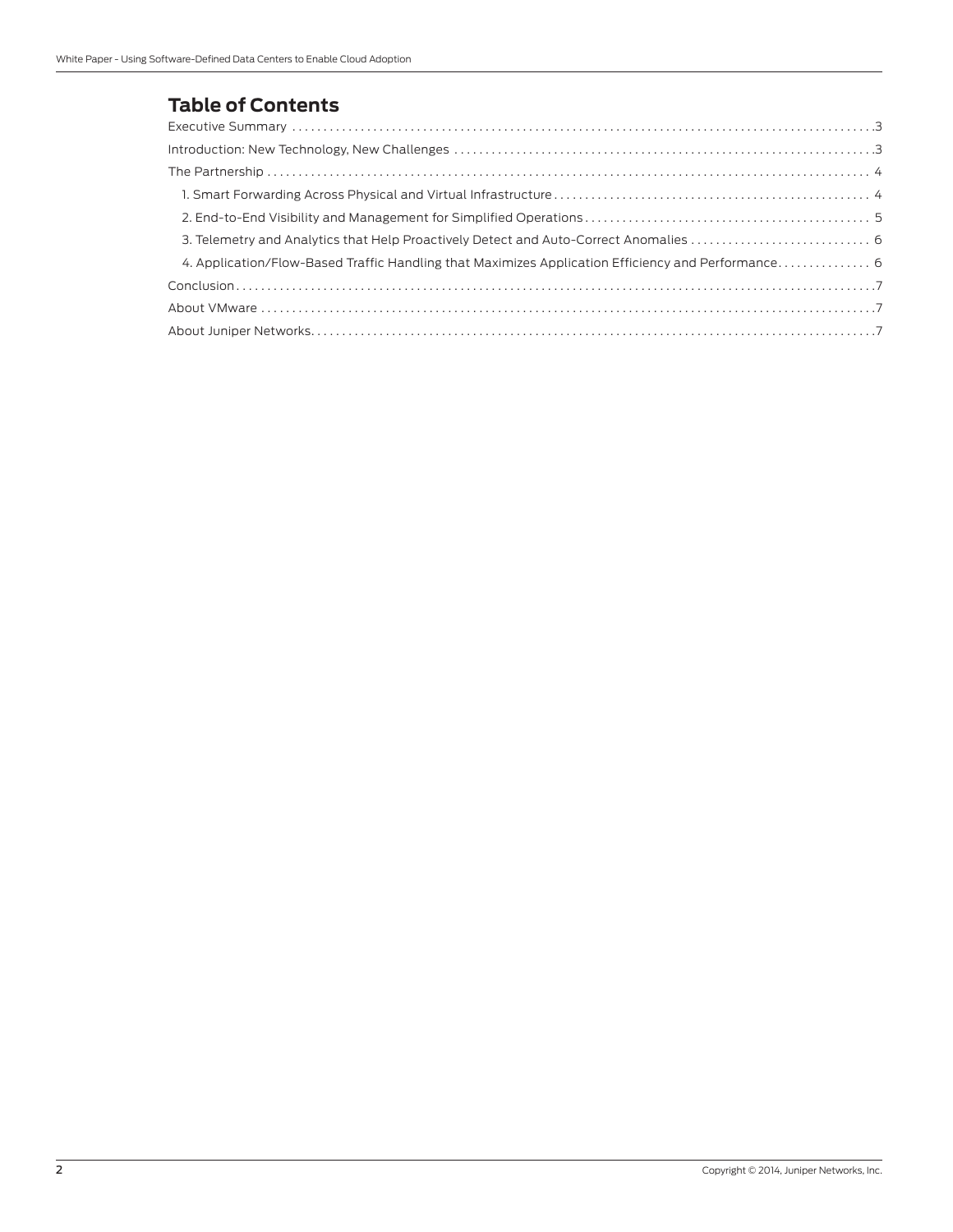# <span id="page-2-0"></span>**Executive Summary**

Customers looking to cloud technologies for better application agility and more efficient support of their entire IT operations are finding that broader use of virtualization across hardware is fundamental to achieving these goals. Not only is virtualization a method of unifying capabilities across a varying set of hardware and software components, it is also an enabler for enhanced features such as orchestration, automated provisioning, workload mobility and multitenancy. By creating a hardware abstraction layer and employing virtualization, technology companies like VMware and Juniper Networks have long been able to mask the complexity of disparate hardware. As a result, customers have realized increased levels of efficiency and accelerated time to market.

Many IT professionals, however, will argue that most of these enhancements have remained within their respective silos of storage, compute, and network, thereby making provisioning and orchestration across these silos far too complex and disjointed. There are certainly some pieces of software that can glue the different components together, but the underlying silos are not truly integrated at the most fundamental levels.

This is why Juniper and VMware are expanding their long-standing partnership. Working in tandem, VMware and Juniper will collaborate to extend the capabilities of virtualization to deliver a tightly integrated solution using standards-based protocols and open APIs. This will make it possible to break through silos, and customers will benefit by being able to take advantage of the flexibility of network overlays and Network Functions Virtualization (NFV) while maintaining the same levels of performance and reliability their businesses require.

# **Introduction: New Technology, New Challenges**

To understand the need for a joint solution and why it is critical to our customers' success, it's important to recognize the challenge presented as customers look to take advantage of new technologies to build next-generation cloud networks.

First, let's consider the three different classifications of resources found in most data centers today:

- 1. Non-virtualized servers (sometimes referred to as bare metal machines) such as non-x86 servers (UNIX, mainframes), storage (NAS, iSCSI SANs), and certain database and high-performance compute instances (financial trading applications, big data)
- 2. Virtualized servers running vSphere, Hyper-V, KVM, or Xen
- 3. Layer 4-7 appliances such as firewalls, load balancers, or Network Address Translation (NAT) devices

When these resources need to communicate with each other, they typically rely on ASIC-based routers and switches to facilitate this connectivity. The protocols these resources use are very mature and well understood by these devices. The maturity of these protocols is a good thing, but we also realize that there isn't a good handoff from the resources to the networks and services.

As customers begin to take advantage of cloud computing operational models and cloud management platforms, they find that network virtualization is key to success in these initiatives. While network virtualization is often used interchangeably with other terms like SDN, network overlays, and NFV, network virtualization encompasses all of these various forms of innovation within the networking space. And when customers implement a technology such as VMware NSX to support their cloud computing initiative, they introduce a fourth classification of resources into the network:

4. SDN-enabled cloud servers running a network virtualization solution like VMware NSX

When customers create this new type of resource, it not only introduces new protocols into the network, but it also creates an entirely new set of methods for provisioning resources, automating tasks, applying security, and enabling communication between resources.

Although a network virtualization solution like VMware NSX is hardware-independent, a physical network that openly integrates with the network virtualization platform can allow customers to more fully realize the benefits of network virtualization. Working hand-in-hand, Juniper and VMware are committed to innovating around the tight integration of the network virtualization solution and the underlying physical network through standards-based protocols, open APIs, and open source projects. This innovation will enable Juniper and VMware customers to address the challenges that arise from the use of new technologies as they adjust their infrastructure to meet business needs.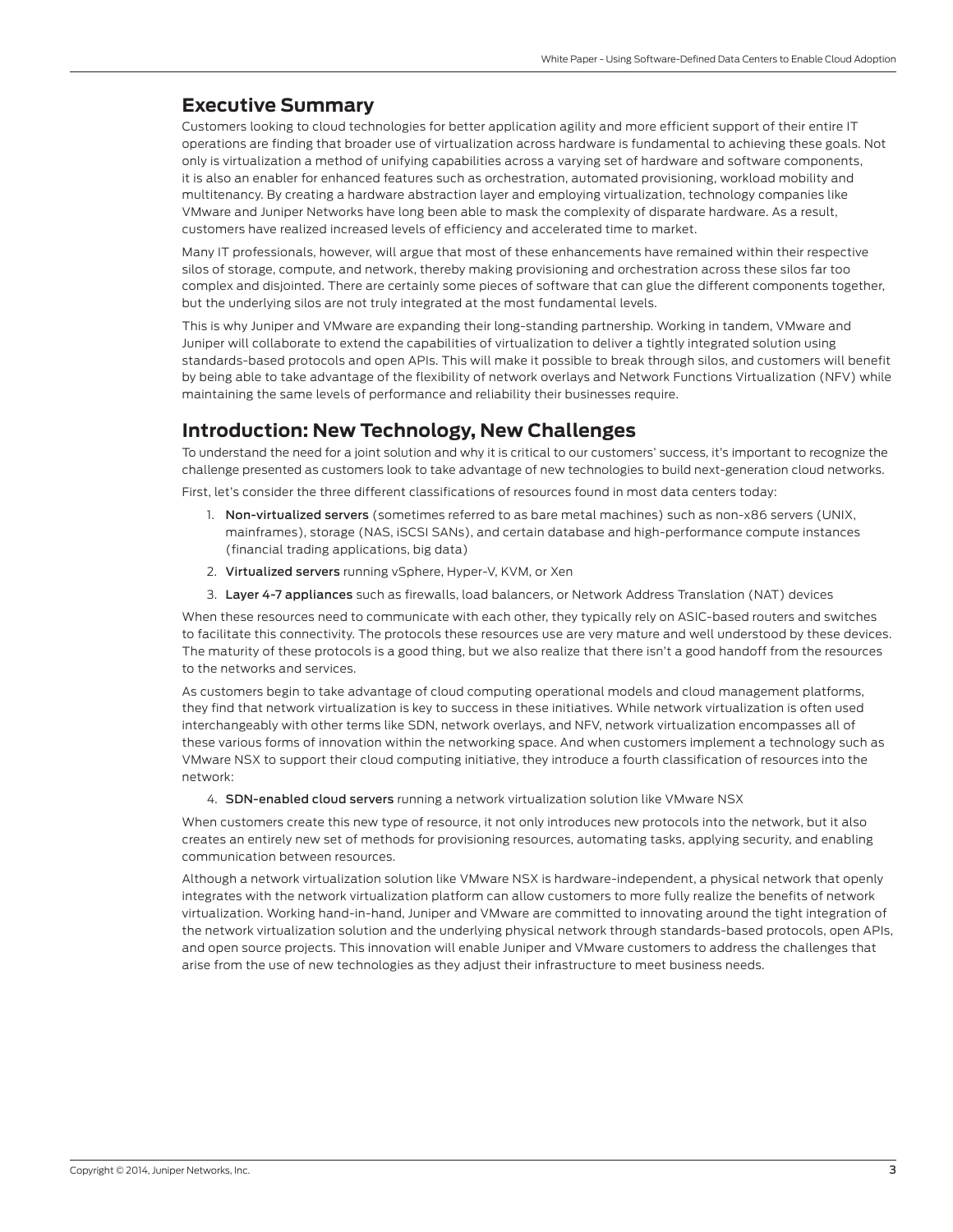# <span id="page-3-0"></span>**The Partnership**

Juniper and VMware agree that network virtualization is a fundamental ingredient to enabling cohesive management and orchestration across entire IT infrastructures. This, in turn, will enable customers to achieve their goals of efficient IT operations and application agility through cloud computing operational models.

The key to realizing the promise of the cloud is having a tight integration across all the technology silos to which it is applied. Implemented correctly, network virtualization can offer significant opportunities to instantiate applications and services faster than ever before with fewer manual processes. Removing manual processes also inherently reduces risk, lowers costs, and decreases time to market.

Most software tools that attempt to stitch the IT silos together do so from the top down, which can simplify the user experience but often at the expense of network or even application visibility. With network virtualization, we approach the problem from the bottom up. While this may offer a much more powerful solution, the challenge in this bottom-up approach is that there needs to be an increased level of collaboration during the entire development process—it cannot be an afterthought. Working closely throughout the development process ensures that the solution is interoperable and takes an end-to-end approach.

This is why Juniper and VMware are working strategically to develop a tightly integrated joint solution—one that is tested and validated, and will be easy to build and operate.

Together, Juniper and VMware are focused on four key areas of collaboration to help overcome the obstacles without compromise and move the industry innovation forward:

- 1. Smart forwarding across physical and virtual infrastructure
- 2. End-to-end visibility and management for simplified operations
- 3. Telemetry and analytics that help proactively detect and auto-correct anomalies
- 4. Application/flow-based traffic handling that maximizes application efficiency and performance

## 1. Smart Forwarding Across Physical and Virtual Infrastructure

When we look at the four classifications of resources in customer data centers, we can assume that each type will have to talk to every other type at some point. Web servers hosted in a network virtualization-powered cloud will have to talk to bare metal database servers, and resources in one data center will need to connect to resources in another data center or in a remote cloud. How do we ensure that a cloud host running VMware NSX and using an overlay protocol, such as VXLAN, can communicate with resources outside VMware NSX that don't understand an overlay protocol?

We can look to MPLS for our answer. Customers building MPLS-enabled WANs today leverage the concept of a provider edge (PE) router. The PE router handles all encapsulation and decapsulation so that resources outside the MPLS network don't need to understand MPLS. That same concept can be leveraged for overlay protocols and network virtualization. A gateway serves the same purpose in VMware NSX environments: it handles the encapsulation and decapsulation so that resources outside the VMware NSX logical networks don't need to understand VMware NSX or an overlay protocol.

VMware does offer an x86-based solution that can handle this function, but also recognizes that just as some customers are reliant on hardware-based routers and switches with purpose-built ASICs to deliver consistent results at wire speed, some customers will look for hardware-based solutions to provide the functionality of a gateway.

This is where Juniper's universal SDN gateway complements VMware NSX by offering the most flexible set of VXLAN Tunnel Endpoint (VTEP) gateways that perform at line rate and are highly redundant. By utilizing both best-in-class merchant silicon and their programmable ASICs, Juniper can help provide seamless, high-performance connectivity between resources inside and outside of VMware NSX logical networks.

For connectivity inside the data center, Juniper's universal SDN gateway offers three potential use cases:

- 1. Layer 2 Gateway provides connectivity within the same broadcast domain, as if the devices were connected to the same physical switch. This provides simple and easy connectivity between workloads attached to a VMware NSX logical network and bare-metal workloads, traditional virtualized workloads, and network appliances.
- 2. Layer 3 Gateway enables connectivity between different broadcast domains where a router would traditionally be needed to communicate. This allows customers to connect subnets inside a VMware NSX logical network with subnets outside of VMware NSX.
- 3. SDN-to-SDN Gateway supplies connectivity between workloads in different VMware NSX domains that are managed by different VMware NSX controllers. The SDN-to-SDN gateway functionality seamlessly stitches together the data planes and federates the control planes of these "islands of SDN."

Additionally, for connectivity between data centers or to remote clouds, Juniper offers an additional use case: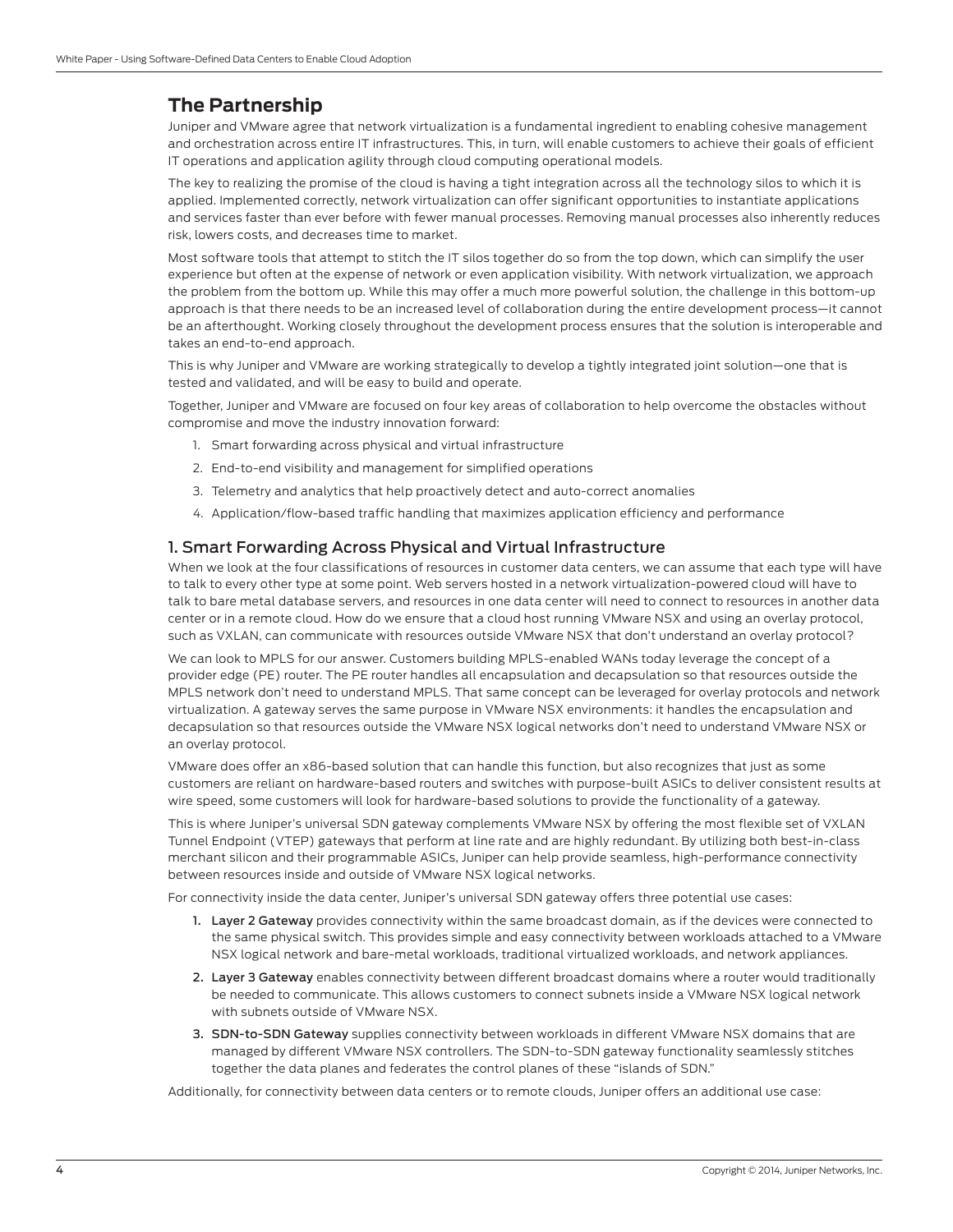4. WAN Gateway connects VMware NSX logical networks directly to the WAN via MPLS, VPLS, Ethernet VPN (EVPN), IPsec, generic routing encapsulation (GRE), or the Internet.

<span id="page-4-0"></span>By integrating these hardware gateway capabilities with features like in-service software upgrades (ISSU) and multichassis link aggregation group (MC-LAG), Juniper will help customers feel confident in their deployment strategy as they migrate their workloads to an NSX cloud.

## 2. End-to-End Visibility and Management for Simplified Operations

To help guarantee the success of any new technology, it needs to be simple to consume by those deploying it. In highly virtualized data centers running workloads using hypervisors like vSphere, KVM, or Xen, end-to-end visibility and management of those virtualized workloads can be challenging. Traditionally, the connection between the physical network and the virtual network has either not been possible or has been an afterthought. Users have been able to tolerate not having a strong linkage between physical and virtual networks, despite the challenges that this can create in providing operational and management simplicity and efficiency. But as network overlays are integrated into our solutions, the industry is quickly realizing that there is an almost mandatory requirement that the physical and virtual networks be in sync.

A fundamental characteristic of an overlay is that it is provisioned atop an existing physical network; this physical network is typically referred to as the underlay network. This essentially creates a blind spot that can hinder an operator's ability to manage or visualize what this virtual network looks like and to what it connects. Similar to other networking encapsulation mechanisms like GRE or MPLS, logical network traffic is now encapsulated across the physical network. Underlay networks no longer need to know about things like Layer 2 host information or IP routing for logical networks; when it pertains to routing and switching, their role is limited to providing reachability so the tunnel (or label-switched path, to borrow an MPLS term) can be formed between two endpoints.

For all of the possibilities that network virtualization offers—such as multitenancy, enhanced orchestration, and increased logical scale—the use of an overlay can disrupt the operational model to which we have become accustomed. For anyone who has worked in an environment using an overlay (GRE or MPLS are good examples), they understand that without the proper tools, the ability to understand and troubleshoot these networks is quite difficult. This includes things like determining the path of a particular flow, knowing if the tunnel is or isn't operable, or knowing the location of the endpoints and the devices or subnets reachable from within those endpoints. These are all things that can easily be taken for granted in a traditional IP network, but must be taken under serious consideration when the physical and logical networks are decoupled.

To prevent this from happening, Juniper and VMware believe it is essential for there be an intelligent exchange of information between the hardware and software elements that comprise the end-to-end solution. Furthermore, we believe this should be achieved by adhering to open standards. VMware NSX offers a RESTful API for management solutions that provides programmatic access to all of the information contained within—information such as host and VM details, current and trended traffic statistics, and overlay endpoints. Together, Juniper and VMware are working to create a loosely coupled but tightly integrated management tool for physical and logical (virtual) network topologies. Juniper Networks® Junos® Space Network Director will be fully NSX-aware and capable of being the "single pane of glass" that will allow customers to deploy cloud technologies without sacrificing operational control or visibility. This integration and awareness will take a couple of different forms:

- Junos Space Network Director will interact with the NSX API to retrieve the virtualized data center and logical network information.
- VMware NSX will provide flow-level information via IPFIX, and Network Director will digest and analyze this flow-level information.

Sharing data between the VMware NSX management layer and Junos Space Network Director enables customers to use correlated analytics for virtual/physical topology visibility, dynamic threshold detection, trending analysis, root cause detection, and automated resource placement. Currently, hypervisors such as VMware vSphere offer automated resource placement on the basis of compute-centric properties (such as RAM or CPU capacity); this joint Juniper-VMware integration at the networking layer enables network-aware automated resource placement.

Junos Space Network Director will offer comprehensive and unified visibility across virtual and physical networks through a new dashboard. This new dashboard will allow customers to monitor, troubleshoot, and report, and will allow the user to drill down into the underlay network, the overlay network, applications, and tenant networks to view inventory and performance information in a correlated fashion.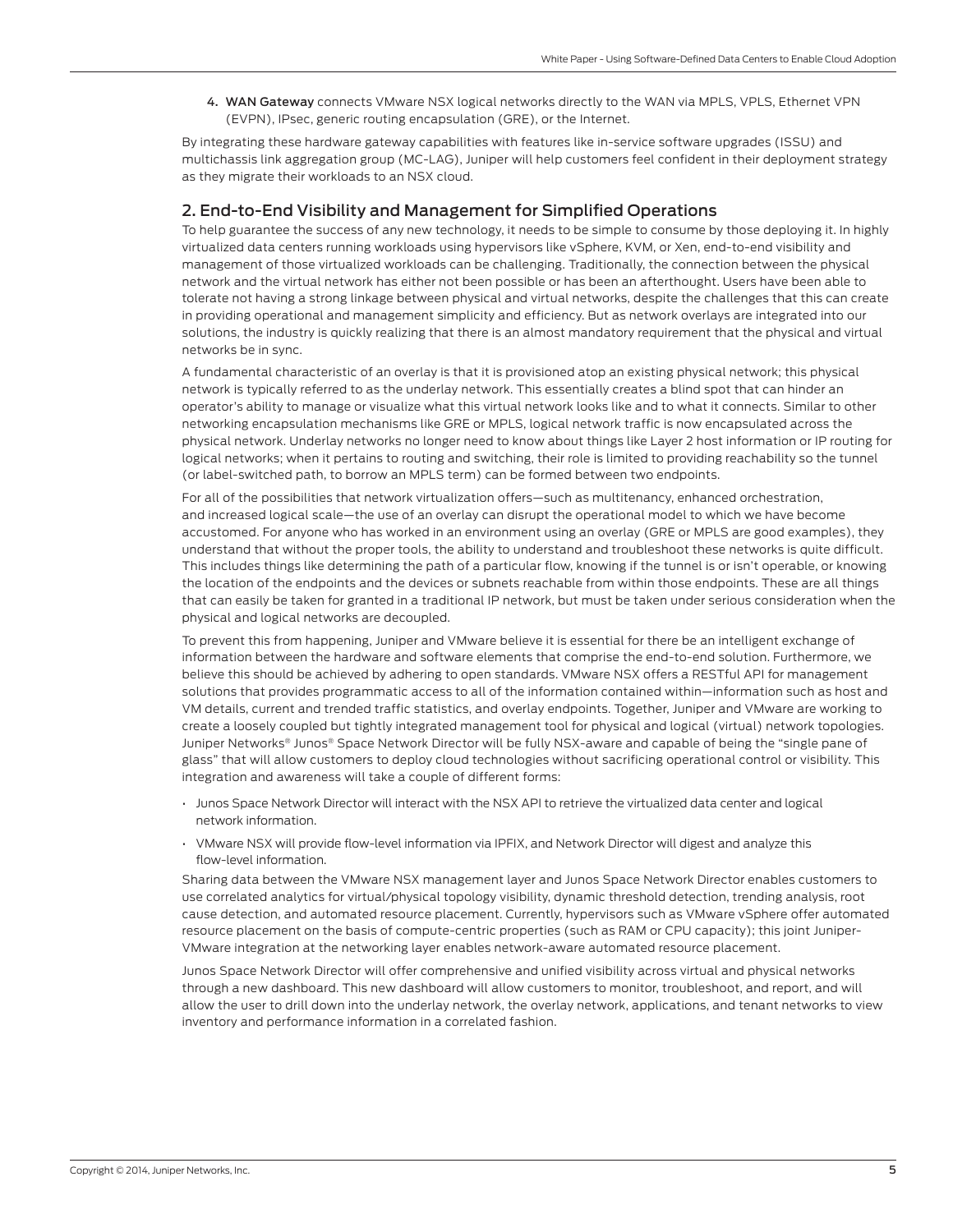#### <span id="page-5-0"></span>3. Telemetry and Analytics that Help Proactively Detect and Auto-Correct Anomalies

One of the promises of the software-defined data center (SDDC) is for enterprise IT and cloud builders to deliver application-driven service-level agreements (SLAs). Application-driven SLAs are notoriously difficult to enforce because different applications present different demands to the network. Further, the lack of a strong connection between the virtualized workloads in the hypervisor and the physical network complicates the challenge of application-driven SLAs. So how can Juniper and VMware work together to solve this on behalf of customers?

The Juniper-VMware joint telemetry solution will enable robust SLAs through the following areas of collaboration:

- Hardware telemetry support in Juniper products will enable very fine-grained visibility of physical network traffic statistics and latency (with nanosecond levels of accuracy). This will also provide per-hop atomic counters for the physical underlay network, information that could be used to help determine the best path through the network for a particular application.
- The VMware EPSEC and NSX APIs enable overlay monitoring and application-level visibility provided by the hypervisor (when workloads are running on VMware vSphere). These APIs will allow the joint solution to integrate and understand application requirements.

Together, the joint Juniper-VMware solution will provide application-level visibility of VXLAN traffic by keying off a common attribute across compute, storage, and network. The solution will collect data from the underlay and the overlay, detect issues, and give feedback to orchestrate and place workloads in the optimal location. For example, the solution could detect a single tenant exhibiting high network I/O behavior in a multitenant environment, and modify the equal-cost multipath (ECMP) algorithm or adjust the quality of service (QoS) for this errant tenant.

#### 4. Application/Flow-Based Traffic Handling that Maximizes Application Efficiency and Performance

Different types of network traffic have different needs from the physical underlay network. One example is network flows that are very short-lived, bursty, and latency sensitive. These flows are often referred to as "mice flows." There are also network flows that are long-lived and quite bandwidth intensive; these flows are often called "elephant flows." If not identified and addressed, elephant flows can overwhelm mice flows in the data center, causing application performance problems. Traditional protocols and techniques such as ECMP can't and don't identify elephant flows or handle them differently.

However, virtual switches in the hypervisors at the edge of a network virtualization solution are well-positioned to identify elephant flows, and provide signaling to the physical underlay network to handle such flows differently and in a way that doesn't impact smaller mice flows.

Working together, the Juniper and VMware joint solution will identify elephant and mice flows at the virtual switch layer, and then uniquely tag them for identification by the physical network. The physical network will then use one of two methods to ensure that elephant flows don't squash mice flows:

• Elephant flows will be queued differently, or

• Elephant flows will be dynamically load-balanced and moved to different network paths to reduce congestion.

By leveraging the tagging provided by VMware NSX in the hypervisor, Juniper physical network equipment can use this information to intelligently direct traffic flows across the data center in the most efficient manner possible, and in a manner that ensures each type of flow—both the short-lived latency-sensitive flows as well as the long-lived bandwidth intensive flows—is given appropriate consideration and handling. The end result for customers is a more efficient data center network. Further, the identification of elephant flows can be passed up to management systems for additional fine-tuning of applications, the overlay network, workload placement, and the physical underlay network.

This capability is not limited to just elephant and mice flows. Customers can also take advantage of NSX's ability to pass DiffServ code point (DSCP) markings to the physical network, where Juniper will utilize those markings to deliver end-to-end QoS within the data center and across the wide area network.